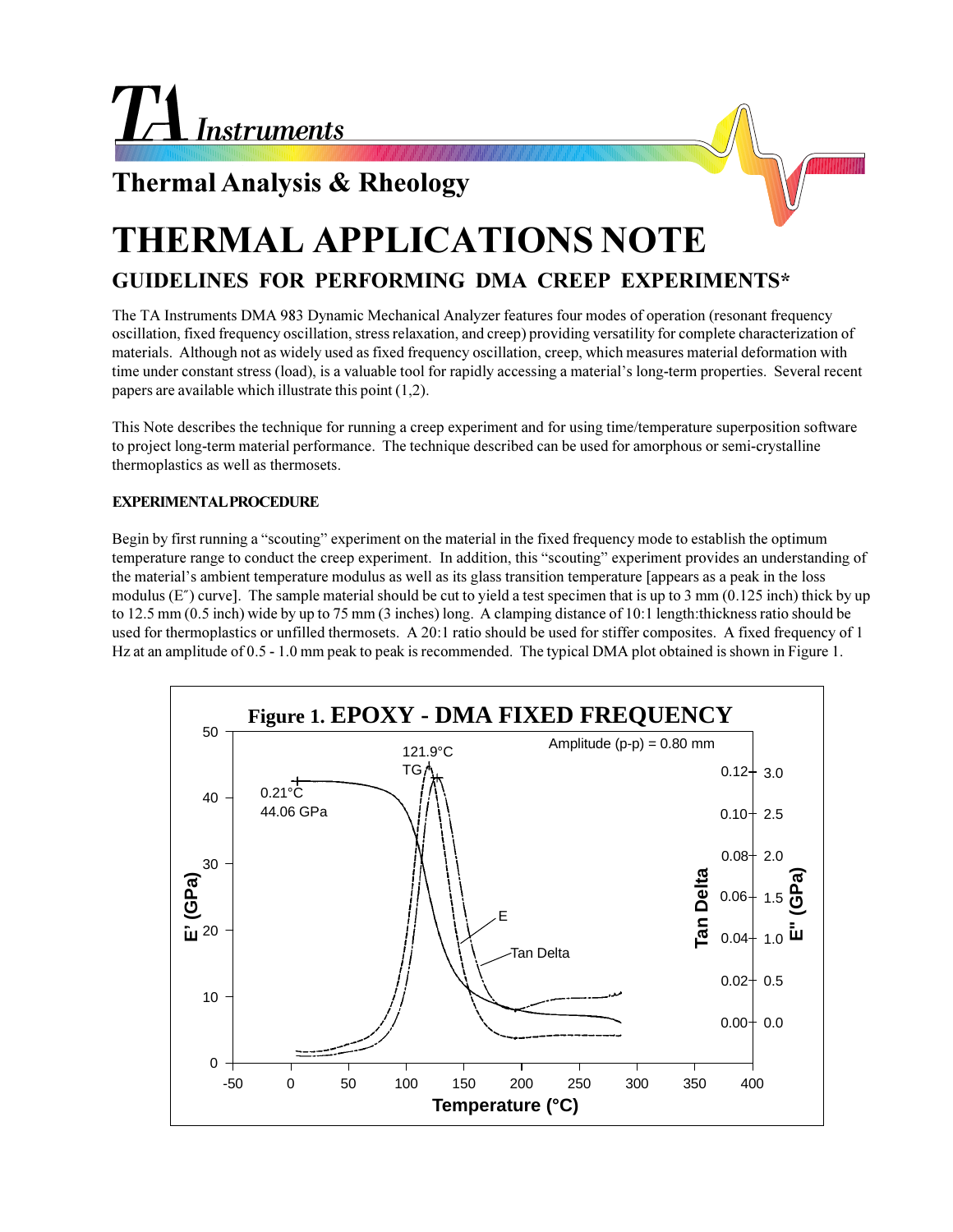The DMA 983 is then converted to the creep mode by choosing [F12] - INSTRUMENT CONTROL, [F4] - EXPERIMENTAL PARAMETERS, and [F4] - SELECT MODE. After selecting the creep mode, access the MODULE PARAMETERS [F5] screen and set the following conditions:

- **Displacement** Most materials can be evaluated at 0.1 0.4 mm. Choose 0.2 mm initially.
- **Temperature Dependent Load** Choose "No".
- **Data Factor** Enter 4.
- **Log Factor** Enter 1.1 or 1.2.
- **Equilibrate Criteria** Choose "Time".
- **Equilibrate Time** Enter 15 30 minutes. This example used 15 minutes.
- **Data Collection Threshold** Enter 0 in both fields.
- Leave other variables at their default values (i.e. unchanged).

Access the METHOD EDITOR [F2] and create a creep method using the following segments:

- 1. **Displacement Time**: Displace 1 minute; Recover 1 minute. This initial Displacement Time segment sets the force at room temperature and allows any clamping relaxation to occur before the true experimental data (segment #3) is collected.
- 2. **Equilibrate**: Equilibrate at approximately 40ºC below the glass transition temperature as determined from the "scouting run." The starting temperature was  $80^{\circ}$ C in the example shown in Figure 1. Note that the projected use temperature should be included in the creep experiments, so the starting temperature may need to be more than 40ºC lower than the Tg.
- 3. **Displacement Time**: Displace 15-30 minutes; Recover 15-30 minutes. The recover time should be at least as long as the displacement time.
- 4. **Increment Temperature:** Increment temperature 2-10°C. 5°C is often very useful. The increment 2.5°C was chosen in this example.
- 5. **Repeat Until Final Temperature**: Repeat from segment 3 until some temperature above the final experiment temperature, which is usually Tg. This segment is like a "do loop." It tells the DMA to repeat segments 3 and 4 until the final temperature is at or above the programmed temperature. In this experiment the last creep experiment was performed at the Tg (120ºC), and the value for the final temperature listed in the segment was 121ºC.

Clamp the sample in the DMA. Use a clamping length of 15-20 mm for thermoplastics or unfilled thermosets. Use 25-35 mm for high modulus thermoset composites. The goal is to select a clamping distance and displacement which yields a creep drive signal in the range 1000 - 8000 mV. [Note: Maximum system drive signal is 10,000 mV.] Tighten the sample in the vertical serrated clamps with a torque of 0.7 - 1.4 Nm (6 - 12 in lb). Zero the arms as usual and start the experiment.

After the 15 minute equilibration time, the DMA performs the first displacement. Observe the drive signal (on the Signal Control screen) to ensure the value is 1000 - 8000 mV. If it is not, reject the run and adjust sample length and or displacement to bring the drive signal into the optimum range. Decreasing sample length or increasing displacement increases the drive signal. Alternatively, you may choose to adjust the sample length and displacement to yield a particular stress level. The stress level  $(σ)$  is related to the drive signal and the sample geometry and can be calculated from:

$$
\sigma = \frac{24\pi^2JC'VL}{BRT^2W}
$$

where  $\sigma$  = stress level (MPa)  $J =$ moment of inertia (g-m<sup>2</sup>)  $C'$  = drive signal constant (mm/mV-sec<sup>2</sup>)  $V =$ drive signal (mV) L, T,  $W =$  sample length, thickness and width (mm) B = pivot center distance =  $L + 16$ mm R =  $arm length = 128 mm$ 

Creep experiments are long and hence should be run overnight. For example, the study here took 16 hours.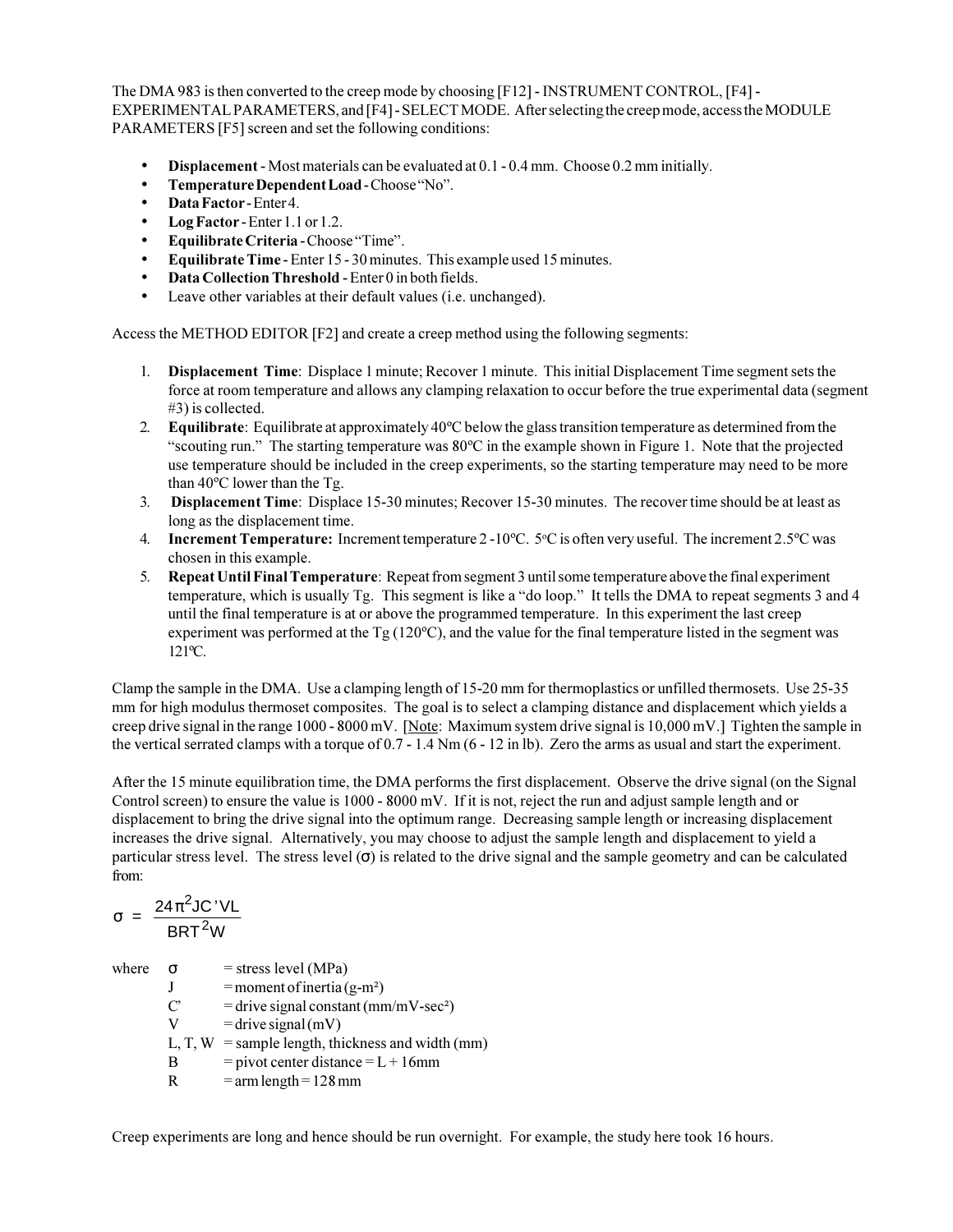#### **DATA ANALYSIS**

Use the DMA Standard Data Analysis Software to playback the % Creep information (see Figure 2). Select the following plot curves:

| Y-axis Curve 1 | $%$ Creep    |
|----------------|--------------|
| Y-axis Curve 2 | Drive Signal |
| Y-axis Curve 3 | Temperature  |
| X-axis         | Time         |

Use CUSTOMIZE PLOT [F2] and CURVE VALUE [F5] to determine the % Creep at each temperature increment. These % Creep values should increase as temperature increases. This data helps determine the temperature limits for superpositioning.



Change to the DMA Superpositioning Software. Develop a master curve as follows:

- 1. Enter the filename.
- 2. Accept sample ID, size, and instrument constants.
- 3. Select "NONE" for Theoretical Vertical Shift.
- 4. Select TEMPERATURE LIMITS [F2] and enter in the desired start and stop limits (using Figure 2). Note: Make sure to exclude the initial creep segment.
- 5. Plot "Flexure Creep Modulus (1/S) versus Time". Select time units as hours, 1/time as hertz, and modulus as either pascals or psi.
- 6. Check the raw creep data (Figure 3) to assure there are no increment segments that cross each other.
- 7. Press [F5] GO TO SUPERPOSITION.
- 8. Press [F1] PERFORM SHIFTING.
- 9. Press [F7] SWITCH TO TABLE. Select a reference temperature.
- 10. Press [F2] CHANGE SCALING. X-Axis - Change the start value by 2X and increase the stop value to 2. Y-Axis - Do not change.
- 11. For each segment (temperature increment)
	- Press the right arrow to shift the segment (red curve) to lie on top of the reference (blue) segment.
	- Use [F1] ZOOM IN to fine tune the overlap of the curves, then press ENTER.
	- Next, press the left arrow to shift the second segment to lie on top of the reference (blue) segment.
	- Use [F1] ZOOM IN to fine tune the overlap of the curves, then press ENTER.
	- Repeat the procedure, alternating between sides until all the curves are overlaid.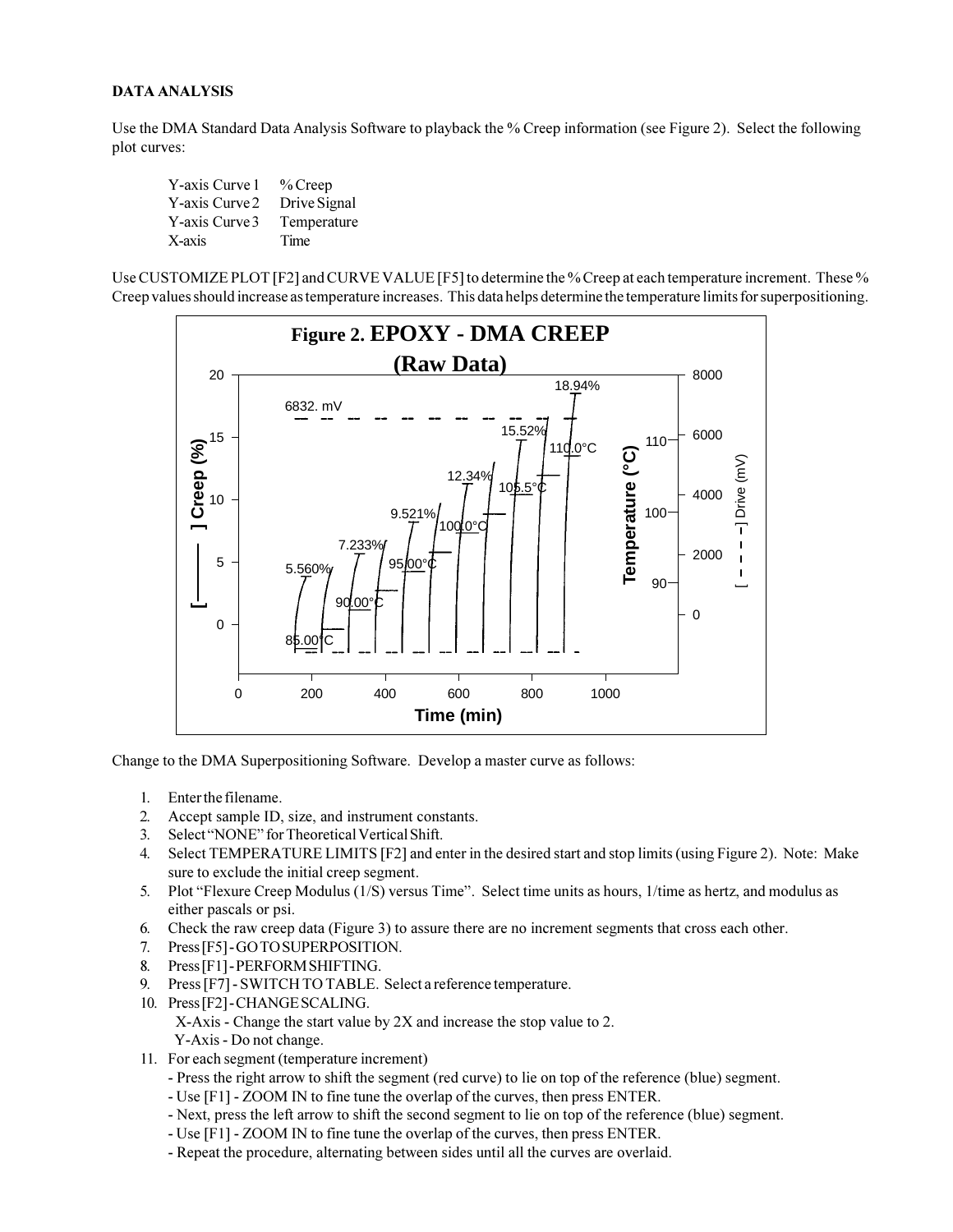

- 12. Press [ESC].
- 13. Chose [F2] FIT HORIZONTAL SHIFTS.
- 14. Select a model either [F3] -WLF EQUATION or [F4] ARRHENIUS EQUATION. The WLF model (Figure 4) is generally better for thermoplastic materials, where as the Arrhenius model (Figure 5) is better for thermosets.



- 15. You may want to STORE COMPUTED SHIFTS [F5]. This force-fits the creep data to the model chosen in step 14. To obtain a hard copy of this curve (with or without storing the computed shifts) press [F7] - PLOT OPTIONS, [F4] - HARD COPY. It's also a good idea to print out a report at this time. When the menu returns, press [F6] - GO TO PRINT REPORT. After printing, press [ESC] twice.
- 16. Press [F4] COMPUTE MASTER CURVE.
	- Enter the desired reference temperature if other than default. Temperatures 5-10°C just outside the experimental temperature range may be choosen.
	- Use 25 as the number of knots in the smoothed master curve.
- 17. Press [ESC] to return to the main menu.